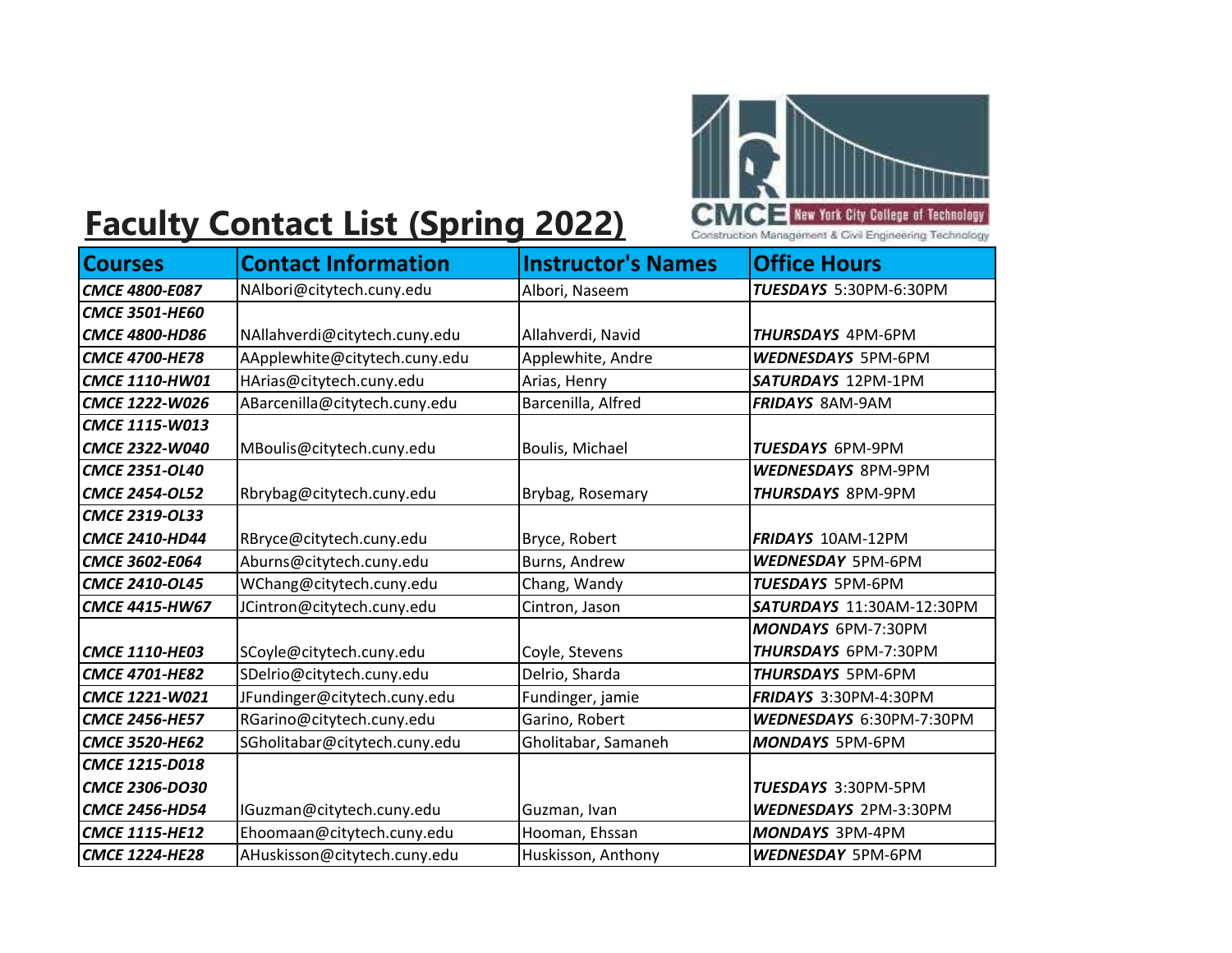| CMCE 2412-E046        |                                  |                          | TUESDAYS 4:45PM-6PM                |
|-----------------------|----------------------------------|--------------------------|------------------------------------|
| <b>CMCE 2412-W047</b> | ALadias@citytech.cuny.edu        | Ladias, Alex             | SATURDAYS 11:15AM-12PM             |
| CMCE 1222-D024        | JLarson@citytech.cuny.edu        | Larson, Jason            | SATURDAYS 11:30AM-12:30PM          |
| CMCE 3501-E062        | BLaskow@citytech.cuny.edu        | Laskow, Bruce            | WEDNESDAYS 3PM-4PM                 |
| CMCE 1211-HD16        | MLoo@citytech.cuny.edu           | Loo, Michael             | <b>TUESDAYS 11AM-12PM</b>          |
| <b>CMCE 1211-HE16</b> |                                  |                          | TUESDAYS 5PM-6PM                   |
| <b>CMCE 4473-HE70</b> | MMahdavi@citytech.cuny.edu       | Mahdavi, Mina            | <b>THURSDAYS 5PM-6PM</b>           |
|                       |                                  |                          | MONDAYS (in-person) 5:30PM-        |
|                       |                                  |                          | 6PM                                |
|                       |                                  |                          | <b>WEDNESDAYS</b> (Online) 7:40pm- |
| <b>CMCE 1115-HE10</b> | BManjila@citytech.cuny.edu       | Manjila, Boby            | 8:10pm                             |
|                       |                                  |                          |                                    |
|                       |                                  |                          | <b>WEDNESDAYS (CMCE 1211) 5PM-</b> |
| <b>CMCE 1211-HE14</b> |                                  |                          | 6PM<br><b>THURSDAYS</b>            |
| CMCE 1215-D019        | JMcIntosh@citytech.cuny.edu      | McIntosh, Jason          | (CMCE 1215) 5PM-6PM                |
| CMCE 2322-D039        | LMorrison@citytech.cuny.edu      | Morrison, Lemuel R. John | TUESDAYS 12:40PM-1:40PM            |
|                       |                                  |                          | MONDAYS 3:30PM-4PM &               |
|                       |                                  |                          | 5:40PM-6PM<br><b>WEDNESDAYS</b>    |
| <b>CMCE 1115-HD08</b> | ENehring@citytech.cuny.edu       | Nehring, Emilia          | 3:40PM-4PM                         |
| <b>CMCE 1110-HE02</b> | LNunezAdams@citytech.cuny.edu    | Nunez, Loyra             | TUESDAYS 5PM-6PM                   |
| CMCE 3602-E063        | GOraedu@citytech.cuny.edu        | Oraedu, Godson           | MONDAYS 5:30PM-6:30PM              |
| <b>CMCE 2315-HE30</b> |                                  |                          | TUESDAYS 4:45PM-5:45PM             |
| <b>CMCE 2315-HE31</b> | OGyebi@citytech.cuny.edu         | Osei, Gybei              | THURSDAYS 4:45PM-5:45PM            |
| <b>CMCE 4702-HE85</b> | DParaison@citytech.cuny.edu      | Paraison, Dominique      | <b>WEDNESDAYS 5PM-6PM</b>          |
| <b>CMCE 2416-HD48</b> | AParaschos@citytech.cuny.edu     | Paraschos, Andreas       | <b>MONDAYS 5PM-6PM</b>             |
| <b>CMCE 2306-HE31</b> | FPupla@citytech.cuny.edu         | Pupla, Florina           | THURSDAYS 9:30PM-10:30PM           |
| <b>CMCE 2321-HE36</b> | PRamirezPrensa@citytech.cuny.edu | Ramirez Prensa, Pilar    | <b>MONDAYS 5PM-6PM</b>             |
| CMCE 2416-HW49        | VRostami@citytech.cuny.edu       | Rostami, Vahid           | SATURDAYS 11AM-12PM                |
| <b>CMCE 1211-HD14</b> |                                  |                          |                                    |
| CMCE 2410-HD43        | CSalazar@citytech.cuny.edu       | Salazar, Cesar           | <b>WEDNESDAYS 4PM-6PM</b>          |
|                       |                                  |                          | THURSDAYS (CMCE 1221) 5PM-         |
|                       |                                  |                          | 6PM                                |
| CMCE 1114-W009        |                                  |                          | <b>SATURDAYS</b> (CMCE 1114)       |
| CMCE 1221-E020        | ASingh@citytech.cuny.edu         | Singh, Amanjot           | 11:30AM-12:30PM                    |